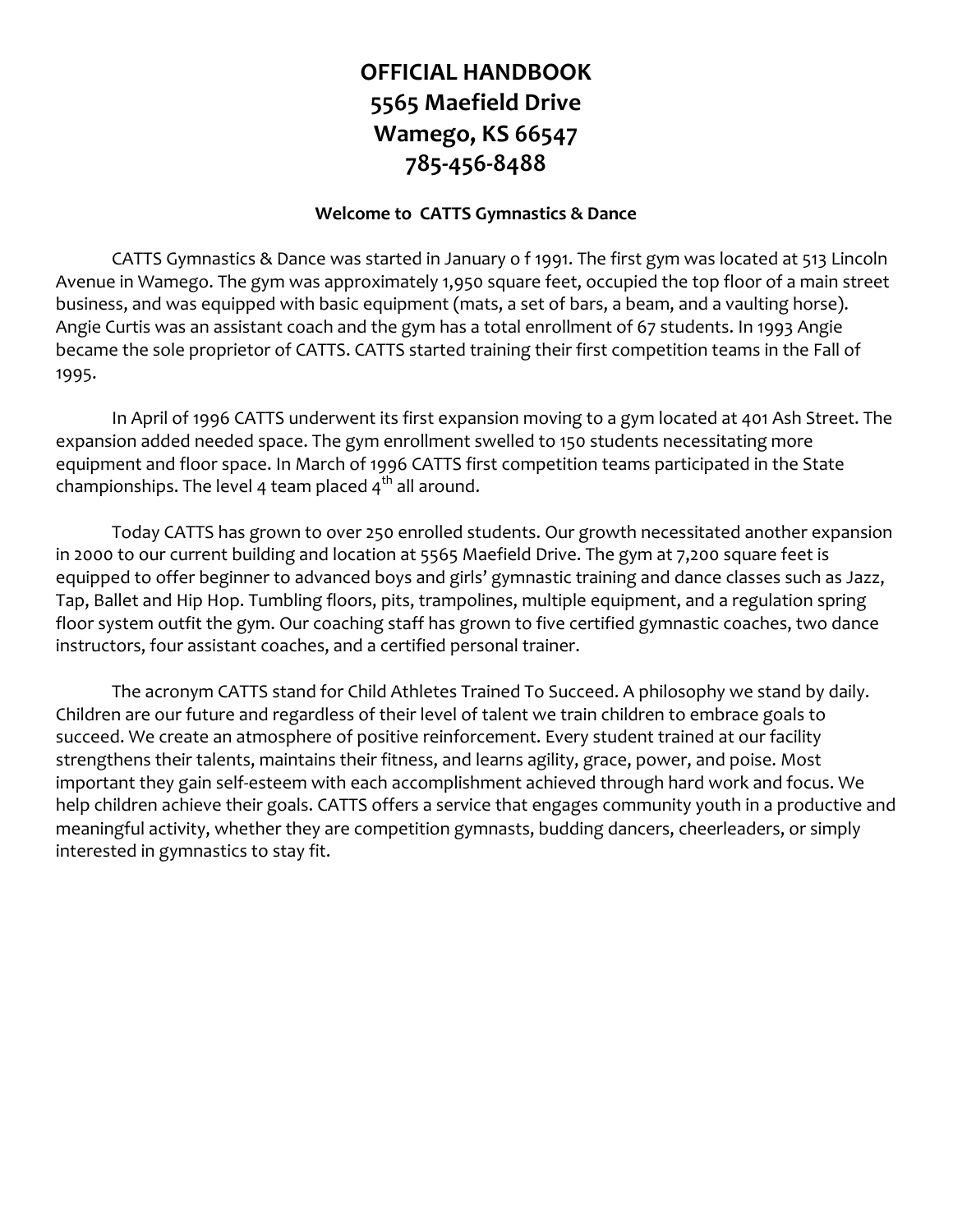## **CATTS GYMNASTICS & DANCE BOOSTER CLUB**

The CATTS Gymnastic & Dance Booster Club is an organization that raises funds, and offsets costs of operation by supplying manpower and fundraising assistance to the gym. The funds raised are used to pay coaches meet expenses, upgrade or purchase new equipment that benefits all members of the gym, and provide additional items that otherwise could not be afforded.

Parent volunteers assist with such things as home gymnastics meets. Examples of fundraising include: selling food items through venders, such as Red Wheel, working juice and water stands at areas events, conducting car washes, raffles, and other activities.

The Booster Club is organized by a set of by-laws. It is a mandatory requirement for all parents of competing gymnasts to belong to the club, and to pay yearly team fees and participate in a minimum of ten hours of volunteer assistance. It is not mandatory that all parents do fundraisers but the more parents involved the easier it is for the gym to flourish. Also by participating in fundraising efforts less out of pocket expense is incurred for Team dues.

Booster Club is very supportive of the gym as a whole and all the activities that take place within to benefit all youth at CATTS Gymnastics & Dance. On the following pages you will find the by-laws and requirements for the Booster Club.

### **BOOSTER CLUB MEMBERSHIP REQUIREMENTS**

Membership Philosophy: To support and provide opportunities that contribute to the emotional and physical development of each child enrolled in CATTS Gymnastics & Dance.

Purpose: To provide means to support club activities and needs through volunteer assistance and fundraising activities.

Requirements: Parents and guardians of noncompetitive gymnasts and dancers are not required to join the Club but are encouraged to participate. The parents/guardians of competitive level team members are required to be members of the Booster Club of CATTS Gymnastics and Dance. Parents/guardians of a CATTS competitive level team member are required to pay a yearly membership fee and assist with our home gymnastics meet by working a session and helping with set up and tear down.

## **CATTS BOOSTER CLUB FUNDRAISING**

Parents/guardians are encouraged to participate in fundraising events. CATTS participates in one Annual fundraiser involving the entire gym in the early fall with Red Wheel and then other fundraising efforts are done as deemed necessary by the Booster Club members depending on what is needed for that year.

Most of all we hope parents/guardians will enjoy getting to know one another and work together to make the CATTS Gymnastics & Dance Club one of the best clubs in Kansas.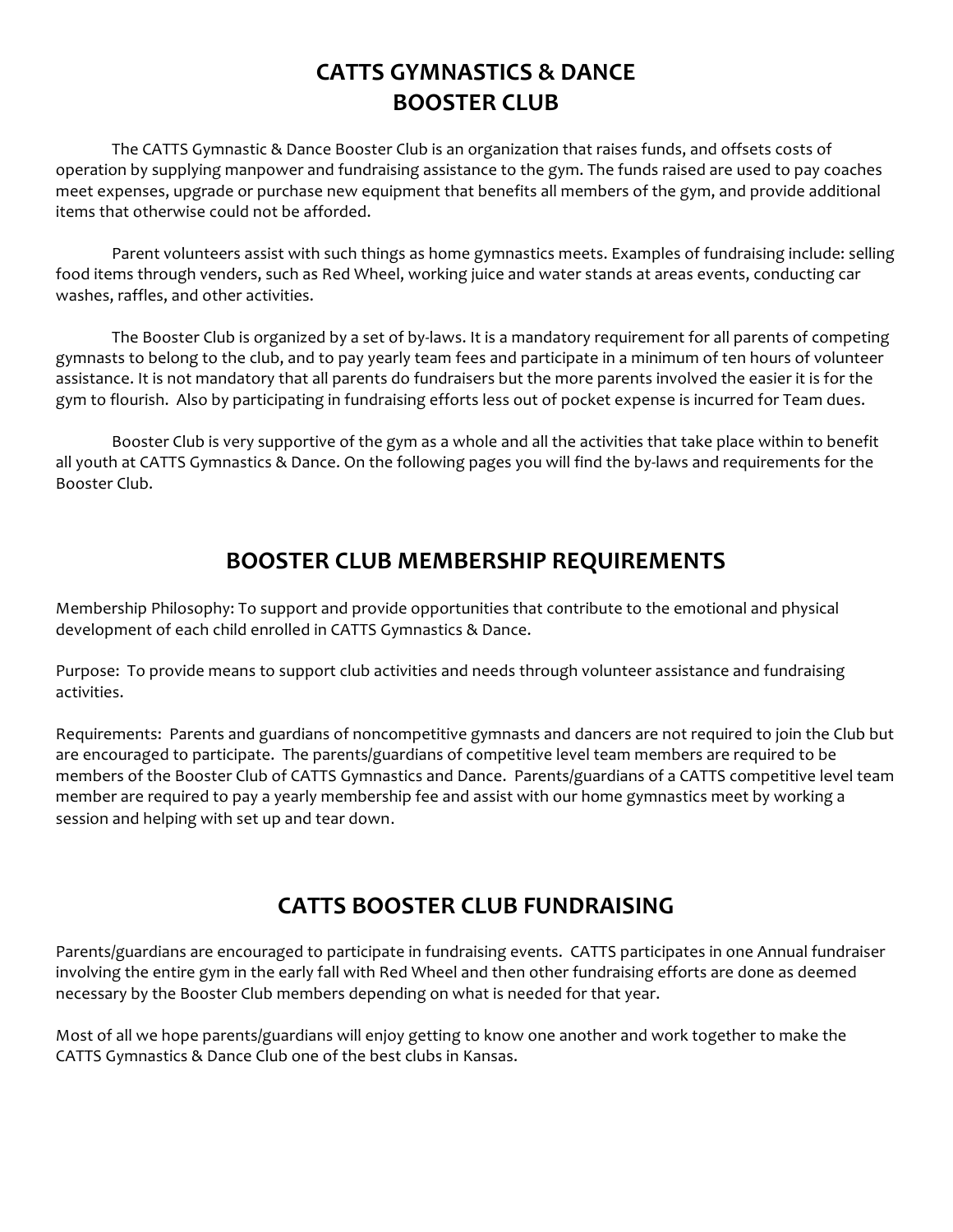## **CATTS BOOSTER CLUB By-Laws**

The name of this organization shall be CATTS Booster Club, hereinafter referred to as the CBC.

The purpose of the CBC shall be to:

- A. Provide financial program assistance to the CATTS organization;
- B. To generate public awareness; and
- C. Provide other assistance that the owner/Executive Director deems necessary.

All parents of the competing gymnasts are automatically members. All CBC meetings are open to all CATTS parents.

The Executive Director and Treasurer of the club shall be now and always Angie Curtis. The following shall be filled for 1-year term: President, Vice President, Secretary, and Reporter.

All elected officers shall serve a 1 year term. If a vacancy exists, the President shall recommend an appropriate representative to the CBC membership. If approved, by membership vote, the person shall finish the balances of the unexpired term.

The President shall preside at all meeting (if possible) and have general supervision of the CBC's activities. The President shall work with the CBC in planning and directing activities. The Executive reserves the right for final approval.

The Vice-President shall exercise all functions in the absence of the President, assist the President as needed, and oversee the entry of information in the Volunteer Log Book.

The Secretary is responsible for:

- E. Keeping an account of the proceeding and transactions of all meetings of the CBC.
- F. Providing a copy of the minutes to the CBC.
- G. Preparing any official correspondence that the President may request.
- H. Maintaining a file in the gym office containing copies of all minutes, correspondence, and the current CBC operational guidelines.

The treasurer is responsible for handling all finances having to do with the CBC, including dues, and overseeing expenditures. The Executive Director shall approve all expenditures before a purchase is made.

Committee reports need to be made in writing and posted in the gym.

Meetings of the CBC will be held monthly if possible. The Executive Director, President, or Vice President may call a special meeting as long as officers are notified if the meeting and notice of the meeting is given to those who have requested notice of CBC meetings.

Elections of officers will be held in October with the first meeting of the fiscal year to be in November.

A quorum must be present to conduct business. Five CBC members shall be called a quorum.

This guideline shall be reviewed annually; any recommended changes approved at a CBC meeting shall be given to the President.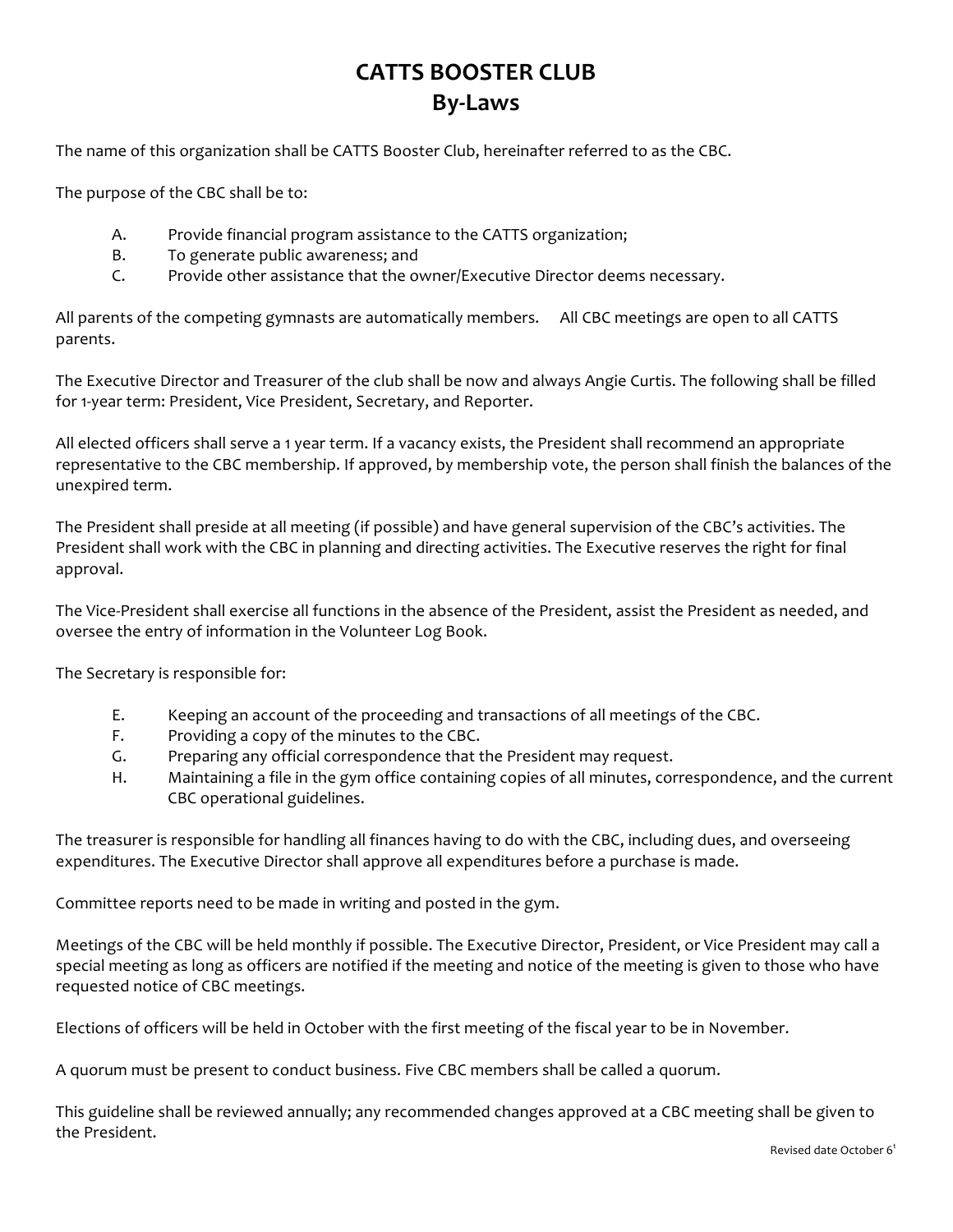## **CATTS CLASSES**

Preschool Panthers and Preschool Panthers 2: Beginner gymnastics for preschool ages  $2\frac{1}{2}$  to 5 years. All areas of gymnastics are taught including: balance beam, bar, spring board, trampoline and floor exercise. Focus is placed on developing loco motor movement patterns, balance, hand-eye coordination, and upper body strength.

Junior Jammers: Beginner gymnastics for ages 4 to 7 and Platinum: Beginners 8+ All areas of gymnastics are taught including: balance beam, uneven bars, trampoline, springboard, vault, and floor exercise.

Bronze Level: Intermediate gymnasts ages 5 and older. All areas of gymnastics are taught including: balance beam, uneven bars, trampoline, springboard, vault, and floor exercise.

Silver Level: Intermediate gymnasts ages 5 and older. Work out leotards must be worn to class for safe spotting and advance skill practice.

Gold Level: Advanced gymnasts ages 8 and older. Work out leotards must be worn to class for safe spotting and advance skill practice.

CATTS Cheer/Tumble: Jumps, stunts, tumbling, and basic cheer technique are covered.

### **CATTS GYMNASTICS COMPETITION TEAM**

Criteria for Competitive Team:

- 1. Attitude: respect for yourself, your coach, and the sport, your teammates and facility.
- 2. Ability/potential.
- 3. Coachability: acceptance of teaching and application of what is taught.
- 4. Strength and flexibility.
- 5. Dedication and work ethic.
- 6. Attendance.
- 7. Parent/guardian support.

Placement at the Competitive Level: The philosophy of CATTS Gymnastics and Dance is to compete a gymnast when she is ready and not before. We want our competitions to be positive and rewarding experiences for our gymnasts, and above all safe. Our goal is to place our gymnasts at a level that will provide a challenge, but also provide the opportunity for success. It has been our experience that gymnasts feel much better about themselves and gymnastics in general when they experience success. Careful evaluation goes into considering a gymnast for competition. Is he/she physically and mentally ready? Becoming mentally and emotionally ready for a meet is tough so we count on parents/guardians to provide a calm, loving, and supportive attitude.

Advancement at Skill or Competitive Level: Advancement from level to level will be determined by our professional coaching staff using the following criteria:

- 1. Skill level
- 2. Meeting the minimum required all-round USAG score (level 5 and up)
- 3. Mental attitude
- 4. Success at mastering current level skills
- 5. Potential for success at mastering skills at next level
- 6. Childs desire and Coachability
- 7. Attendance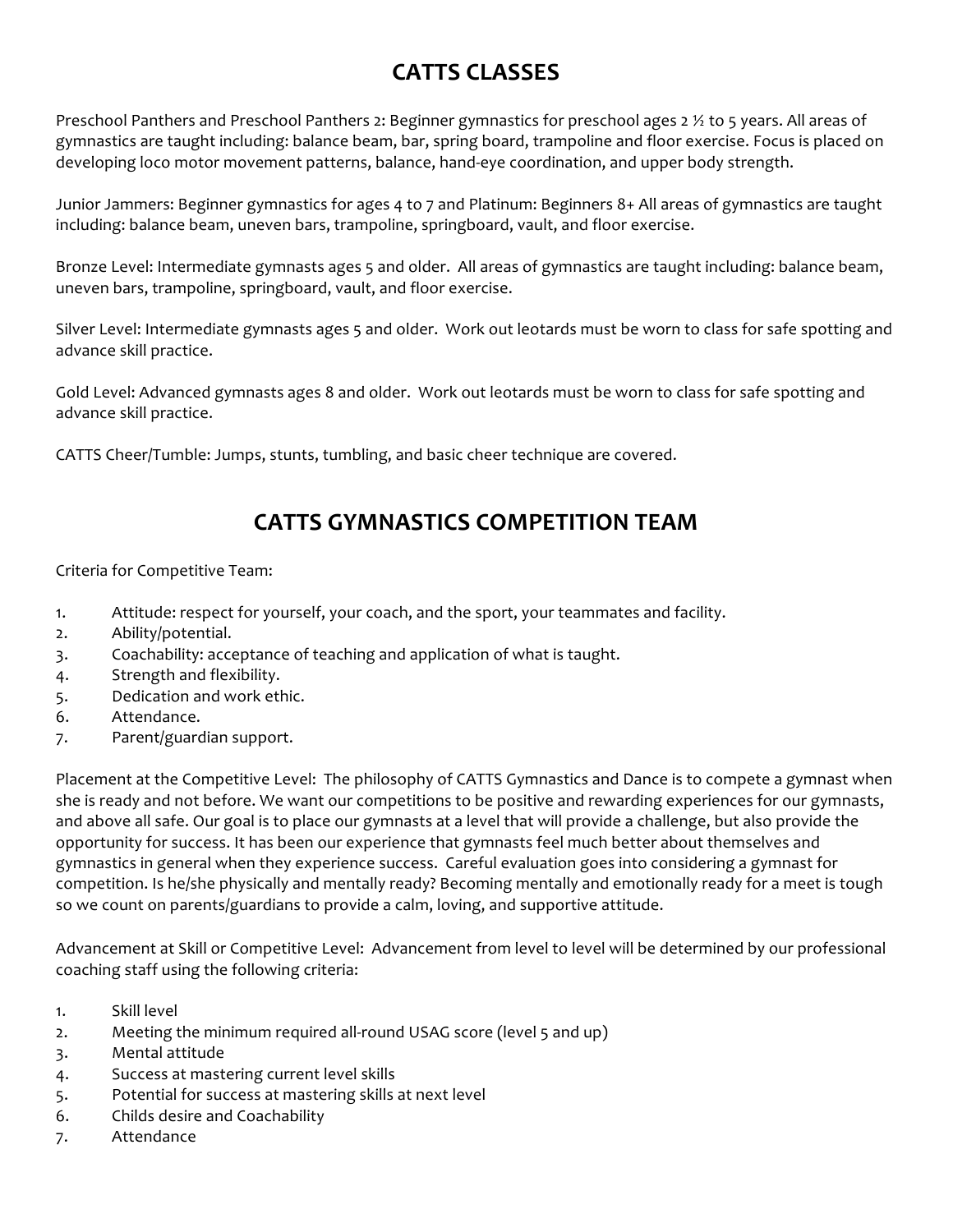### **CATTS TEAM PROGRAM**

It takes effort and commitment in order to be a competitive gymnast. As skills become more complex, time in the gym will increase. Emphasis will be placed on correct form, proper technique, and precise execution to produce a superior athlete. This means practice, practice, practice! CATTS participates in both USAG and AAU competitions. Below is a description of each competition level and the corresponding time commitments:

Girls USAG Team Program: Junior Olympic Levels 4-10 and MV AAU Program Levels 1-8

Level 1 & 2: These are AAU only compulsory levels. Minimal time requirements are needed to attain these compulsory skills. Gymnasts usually train 2-5 hrs per week.

Level 3: This is the first USAG sanctioned compulsory competition level. These gymnasts practice 5-6 hrs per week.

Level 4: This is a sanctioned competition compulsory level. The routines are simplified versions of Level 5 routines. These gymnasts practice 6-9 hours per week.

Level 5: This is a sanctioned compulsory level. All gymnasts compete in the exact same routines, which are designed to develop required skills and technique. These gymnasts are required to practice 10-12 hours per week.

Level 6 or Platinum: This is a sanctioned entry level optional level. The gymnast and/or coach create their own routines but must contain compulsory elements. These gymnasts are required to practice 12 hours per week.

Level 7-10: These are sanctioned optional levels. There are restrictions on difficulty for each level . Competition is at the local, state, and regional level. These gymnasts are required to practice 14 hours per week.

Elite: This is the top level of gymnastics. Only .001% of all gymnasts ever compete at this level. Gymnasts compete to the National and International level and represent the USA in most international competitions.

### Daily Practice Routine

Each practice begins with warm-up, stretching, and flexibility training. We work 3-4 events each practice. Other necessary stations include trampoline, dance, strength, and conditioning. Fun activities may be added.

#### Yearly Training Cycle

There are generally three phases to our competitive season: pre-season, competition, and post-season. A CATTS team gymnast is to train year round to maintain skill advancement and ability levels.

**Pre-season:** This is usually falls from September through mid-November. During this time we are putting together new skills and sequences in preparation for compulsory or optional routines.

**Competition:** This time is from the first sanctioned meet to our final competition of the season. The season may start as early as late October and run through March. This will vary based on level/class of gymnasts. We work very few new skills and concentrate on training on full routines.

Post-season: This period falls between the last competition through the summer session. We concentrated on building new skills and technique and combinations. We work toward maximizing strength, conditioning, and flexibility.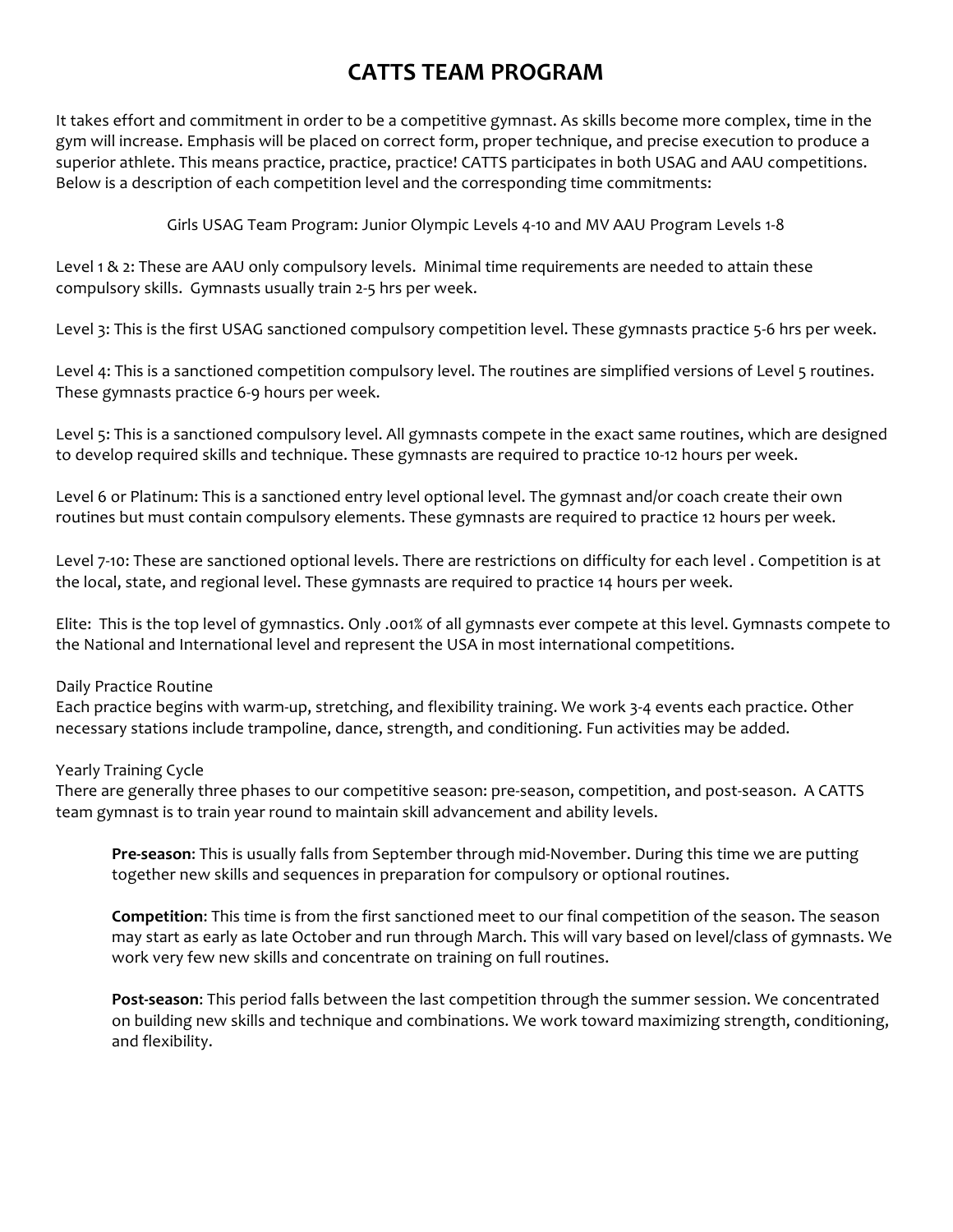## **Obligations of Team Competition Gymnasts:**

- 1. Obtain current registration number from USAG &/or AAU.
- 2. Perform to the best of his/her ability.
- 3. Be familiar with the rules of the meet, meet schedule, and march-in time.
- 4. Be present at the meet site at opening stretch.
- 5. Stay in the area of competition.
- 6. Obey warm-up regulations and rotation schedule.
- 7. Present herself in proper attire.
- 8. Be well groomed in appearance: clean attire, hair out of face, no jewelry or tattoos.
- 9. Accept with grace the score received without criticism or comment.
- 10. Be ready to perform when name or number is called.
- 11. Remain quiet and seated while not performing.
- 12. Support teammate's efforts during the competition.
- 13. Perform in a disciplined and elegant manner.
- 14. Exhibit self control and calmness in cases of fall or injury.
- 15. Be courteous, respectful, and polite to all meet officials, coaches, hostesses and competitors.
- 16. Attend the award ceremonies to support teammates and exhibit good sportsmanship behavior.
- 17.

# **Obligations of Coaches:**

- 1. Provide necessary training expertise and knowledge of equipment.
- 2. Provide a safe environment and training system.
- 3. Structure an efficient and effective training program.
- 4. Educate the gymnasts.
- 5. Communicate with gymnast and parents/guardians.
- 6. Treat gymnasts with fairness, communicate and reinforce good team and sportsmanship skills.

### **Obligations of Parents/Guardians:**

- 1. Provide unconditional support: Love and encourage your child.
- 2. Financially support training and supply needs.
- 3. Actively promote and support the program and all participating gymnasts.
- 4. Positive and active involvement in the Booster Club.
- 5. Communication with coaches/owner/staff if you have questions or concerns about your child or the program. Request a conference.
- 6. Read the posted bulletins, newsletters, team schedules, handbook, and other pertinent information.
- 7. Exhibit sportsmanship and support during competitive meets

Parents and guardians of competitive level gymnasts are a critical component of this three-part team. This triad can not work without the full commitment of all its components. The athlete, coach, and parents/guardians make up the triad. Each member of the triad must know, understand, accept, and execute their responsibilities. If each of us understand our roles and do our best to fulfill them we can set an environment for success. A successful environment benefits all members of the triad and sets a role model for children that will benefit them for life.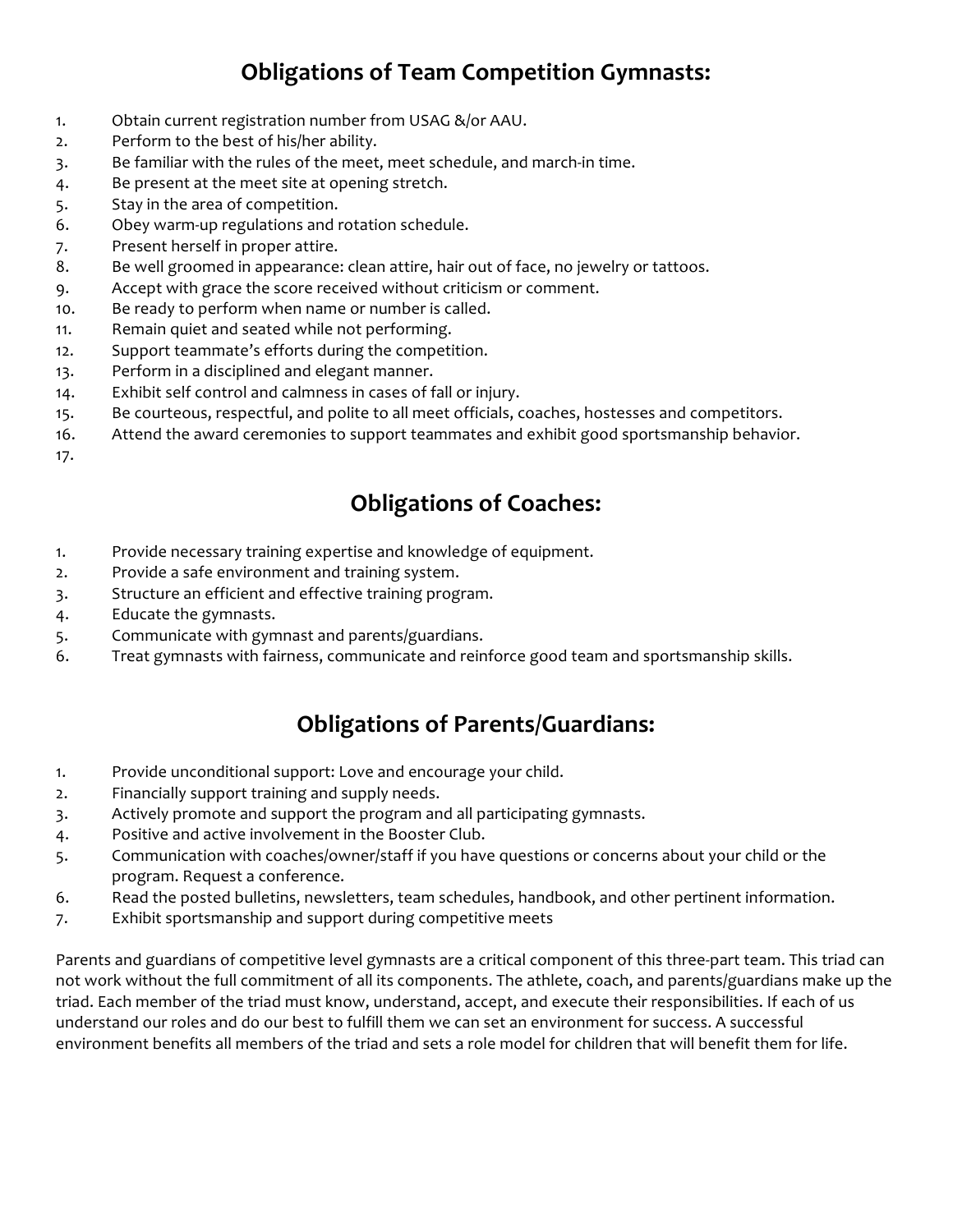### **General Information and Policies**

Registration & Classes: New students may register for CATTS classes at any time during the year. A student may also switch from one class to two classes per week at any time by notifying the CATTS office. Your child's class space is reserved for them. Please notify CATTS office two weeks prior to dropping a class or classes so that we may fill the space with someone else. Failure to notify will cause you to be billed for that month's classes.

Registration Fee: A registration fee is required for insurance purposes. This fee is non-refundable and is collected yearly on all students that participate in a class at CATTS.

Class Payment: Class payments are due on the 1<sup>st</sup> of each month. Payments postmarked after the 5<sup>th</sup> should included a late fee of \$5.00. Returned check fee is \$15.00. Payments can be made by dropping them in the gym payment box or by mailing them to the 5565 Maefield Drive, Wamego KS 66547 Payments are due in full each month regardless of number of classes attended.

Attendance: Attendance at practice for competition team members is mandatory. To attain the level of excellence needed to successfully compete, 100% commitment must be made by the athlete, coaches, and parents. If a gymnast has to miss practice or a meet, please notify the CATTS coaching staff or leave a message on the recorder at the gym  $(456-8488)$  as early as possible.

Tardiness: It is the responsibility of each athlete and their parents/guardians to be prompt. Continual tardiness will not be tolerated unless circumstances have been discussed and arranged with coaches. Workouts follow a schedule that does not accommodate tardiness. If you have a schedule conflict please be sure to work this out with the coaching staff.

Injury Policy: In case of injury, we still expect gymnasts to attend a workout unless otherwise determined by our professional staff or under a doctor's orders. Injuries in this sport can be expected but while they may be prohibiting gymnasts from working on particular moves other aspects of their training may not be affected. A specialized rehabilitation program can be devised in order to expedite recovery from injury.

Class Cancellation: In the event of inclement weather and closing of Wamego schools (USD 320), CATTS will not hold classes. CATTS will still have classes on days with scheduled school closings like teachers in-service days, conferences, and etc.

Make-up Policy: Due to the different levels of our team's workouts, and regular classes, make-up sessions are not accommodated unless team meets and performances interfere. Please select a class time that fits your schedule. As a general rule there are no make-ups unless specified by the coaching staff. Permission must be granted by the coaching staff for any make-up session. Parents/guardians are not allowed to spontaneously determine a make-up schedule. Gymnasts dropped at the door will be advised to call for immediate pick-up.

Scheduled CATTS Closings & Vacation Policy: CATTS will not hold classes on the following holidays: Labor Day weekend (Fri-Mon), Halloween, Thanksgiving Day, Christmas Eve and Day, New Year's Eve and Day, Memorial Day weekend (Fri-Mon), and the  $4<sup>th</sup>$  of July. CATTS is also closed each year for Wamego Spring Break and the week between Christmas and New Years.

Extra Curricular Activities: The staff a CATTS Gymnastics and Dance believes that extracurricular sports ad activities are important in developing a child's entire well-being. In choosing to pursue another sport or activity, gymnastics expectations and goals need to correlate with the level of commitment. It is highly recommended that a minimum of practice is missed due to extracurricular sports or activities for competition team gymnasts. If you plan on participating in extracurricular activities please discuss this with the coaches in advance. Attempts will be made to accommodate your activity.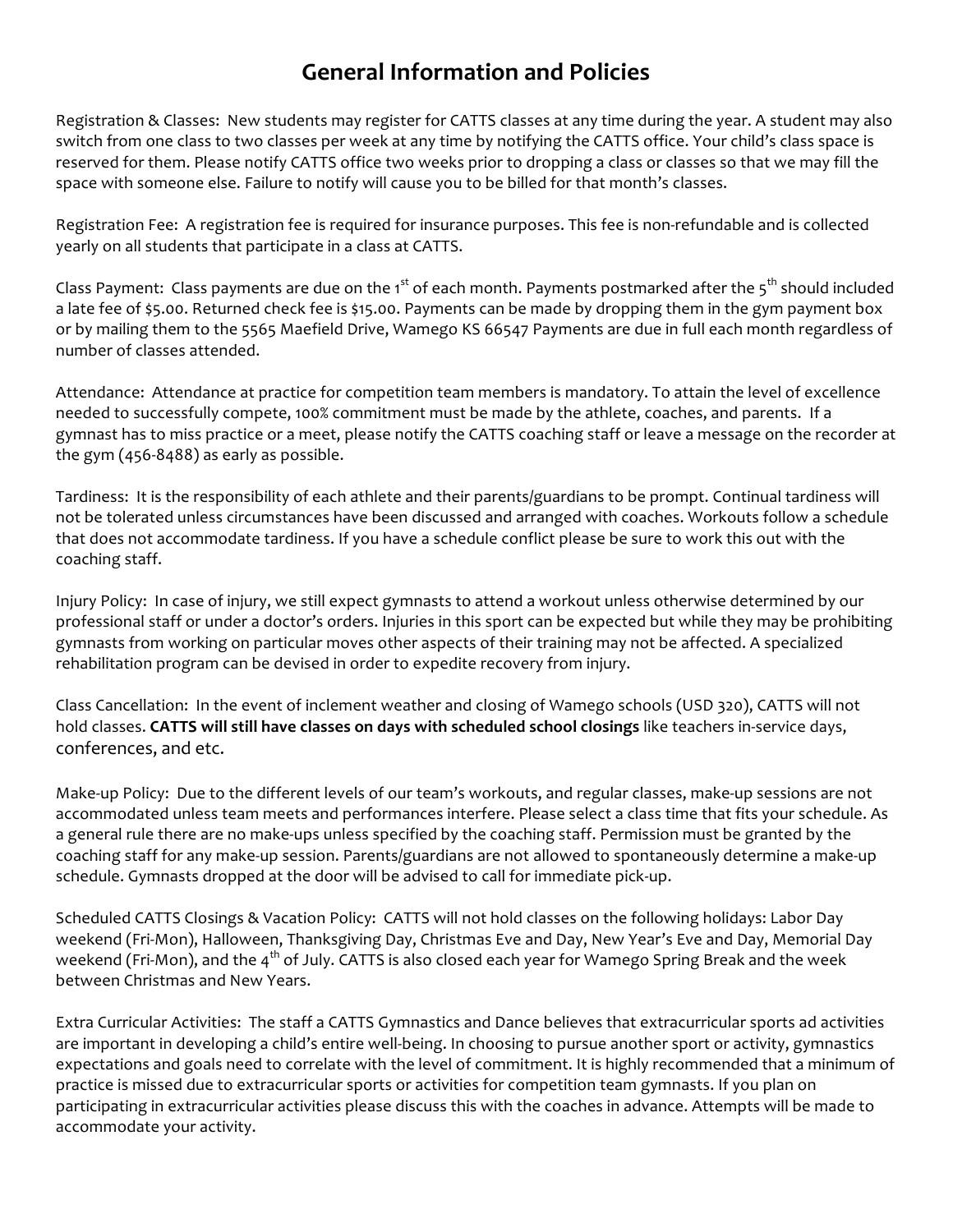Class Work Out, Team, and Warm-up Attire: CATTS students are asked to wear athletic clothing during class (leotards, shorts, t-shirts, sweats, see class descriptions). Blue jeans and blue jean shorts or other clothing made of inflexible type fabrics are not allowed. Leotards are required for classes working on back hand springs. Warm-ups are provided through rental agreements with CATTS. Parents/guardians are held responsible for the condition of the warm-ups when returned at the end of the competition season. All CATTS competitive gymnasts and performers are required to have proper attire. Grips and other practice items are available through catalogs and Angie will order them periodically.

Parental/Guardian Observation: Due to safety, we ask team and regular class parents to keep observation to a minimum. Children are often distracted from their coaches and may become nervous with parents in attendance. Coaches require complete attention from your child in order to foster their training, education, and to promote safety. We ask that if you do stay to observe that you refrain from talking with your student over the balcony as that is disruptive to both coach and students.

Newsletter: All CATTS students receive a monthly CATTS newsletter "CATTS Paws". Please take time to read it for upcoming events and announcements.

Disabilities: CATTS students are taught as individuals. If your child has a mental or physical disability of any sort the CATTS coaching staff needs to be informed. This will allow the coaches to help each child learn to the best of their ability.

Nutrition and Health: Parents/Guardians are responsible for providing proper nutrition that meets the growth and athletic requirements of your child. Children come in all shapes and sizes and can successfully compete as a gymnast if they are in good physical condition. Unwarranted dieting to obtain/maintain unnatural weights for child=s inherited structure are greatly discouraged. Healthy foods will assist in cutting out unnecessary calories and help to promote normal strength and structure development. Substitute juice, water, and sports drinks for soda pop or other high sugar drinks. Fresh fruit and vegetables, granola bars, and other nutrition snacks should be available to pack for practice or consume at home. Prior to competition consumption of carbohydrates provide available energy, a pancake breakfast, pasta, bread, and potatoes are all sources of carbohydrates. Consumption of high quality proteins are essential.

Special Note: Young girls are especially prone to unhealthy diet techniques and preoccupation with weight. Parent/guardians and coaches should closely monitor attitudes toward self and eating and seek immediate assistance if signs of improper dieting techniques and illness arise. Severe cases of anorexia and bulimia can result in death and must be treated at the earliest signs of detection. Girls should be fostered to acquire a positive self image and to prevent eating related disorders.